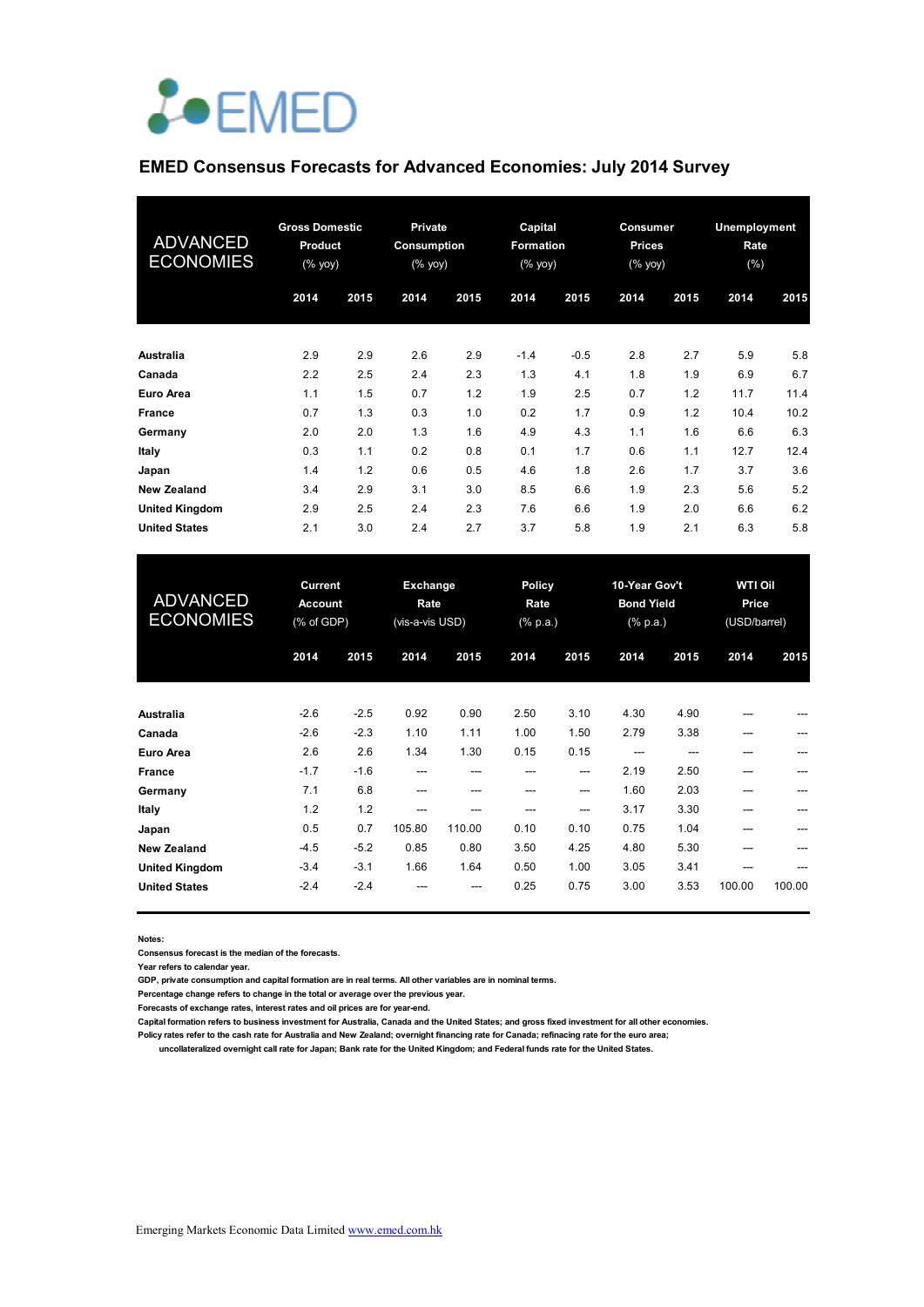

#### **EMED Consensus Forecasts for Emerging Markets: July 2014 Survey**

| <b>EMERGING</b><br><b>MARKETS</b> | <b>Gross Domestic</b><br>Product<br>$(%$ (% yoy)<br>2014 | 2015 | Private<br>Consumption<br>$(%$ $\gamma$ <sup><math>\alpha</math></sup> yoy)<br>2014 | 2015 | Fixed<br>Investment<br>(%<br>2014 | 2015 | Consumer<br>Prices<br>$(%$ (% yoy)<br>2014 | 2015 | Unemployment<br>Rate<br>(% )<br>2014 | 2015 |
|-----------------------------------|----------------------------------------------------------|------|-------------------------------------------------------------------------------------|------|-----------------------------------|------|--------------------------------------------|------|--------------------------------------|------|
| Argentina                         | 0.0                                                      | 1.5  | 1.2                                                                                 | 1.4  | $-2.0$                            | 3.2  | 25.0                                       | 26.6 | 7.6                                  | 7.6  |
| <b>Brazil</b>                     | 1.8                                                      | 2.1  | 1.9                                                                                 | 1.9  | $-0.6$                            | 1.1  | 6.2                                        | 5.9  | 5.6                                  | 5.8  |
| Chile                             | 3.4                                                      | 4.1  | 3.9                                                                                 | 4.0  | $-0.5$                            | 3.8  | 3.5                                        | 3.0  | 6.1                                  | 6.2  |
| China                             | 7.3                                                      | 7.1  | 8.0                                                                                 | 8.0  | 7.3                               | 7.2  | 2.6                                        | 3.0  | 4.1                                  | 4.1  |
| Colombia                          | 4.6                                                      | 4.5  | 4.8                                                                                 | 4.5  | 7.1                               | 7.5  | 2.9                                        | 3.2  | 9.3                                  | 9.2  |
| <b>Czech Republic</b>             | 2.1                                                      | 2.5  | 1.2                                                                                 | 2.1  | 4.1                               | 3.5  | 1.0                                        | 2.0  | 7.0                                  | 6.7  |
| <b>Hong Kong</b>                  | 3.2                                                      | 3.5  | 3.3                                                                                 | 3.7  | 4.0                               | 4.4  | 3.8                                        | 3.5  | 3.2                                  | 3.2  |
| Hungary                           | 2.4                                                      | 2.2  | 1.8                                                                                 | 2.0  | 3.5                               | 3.8  | 0.9                                        | 2.8  | 9.3                                  | 9.0  |
| India                             | 5.2                                                      | 5.6  | 4.8                                                                                 | 5.6  | 3.2                               | 5.6  | 8.0                                        | 7.4  | $\overline{a}$                       | ---  |
| Indonesia                         | 5.3                                                      | 5.6  | 5.2                                                                                 | 5.3  | 4.6                               | 6.0  | 6.2                                        | 5.7  | 6.2                                  | 6.2  |
| Malaysia                          | 5.1                                                      | 5.0  | 6.5                                                                                 | 5.6  | 7.5                               | 6.7  | 3.3                                        | 3.5  | 3.1                                  | 3.0  |
| <b>Mexico</b>                     | 2.8                                                      | 3.7  | 2.8                                                                                 | 4.2  | 4.0                               | 6.4  | 3.9                                        | 3.5  | 4.6                                  | 4.3  |
| <b>Philippines</b>                | 6.3                                                      | 6.4  | 5.7                                                                                 | 5.8  | 10.0                              | 8.3  | 4.1                                        | 4.0  | 7.0                                  | 7.1  |
| Poland                            | 3.1                                                      | 3.6  | 2.7                                                                                 | 3.1  | 5.3                               | 6.1  | 1.0                                        | 2.1  | 12.4                                 | 10.8 |
| <b>Russia</b>                     | 0.6                                                      | 1.8  | 1.8                                                                                 | 2.0  | $-2.0$                            | 1.4  | 6.4                                        | 5.5  | 5.8                                  | 5.8  |
| Singapore                         | 3.8                                                      | 4.0  | 2.8                                                                                 | 2.7  | 2.1                               | 4.7  | 2.4                                        | 2.6  | 2.0                                  | 2.0  |
| South Korea                       | 3.6                                                      | 3.8  | 2.6                                                                                 | 3.2  | 4.2                               | 4.2  | 1.8                                        | 2.5  | 3.1                                  | 3.1  |
| Taiwan                            | 3.2                                                      | 3.5  | 2.4                                                                                 | 2.5  | 3.4                               | 3.4  | 1.3                                        | 1.8  | 4.1                                  | 4.0  |
| <b>Thailand</b>                   | 1.9                                                      | 4.0  | 0.6                                                                                 | 3.5  | $-1.6$                            | 5.5  | 2.5                                        | 2.6  | 0.8                                  | 0.9  |
| Turkey                            | 2.7                                                      | 3.7  | 2.4                                                                                 | 2.8  | 2.1                               | 4.0  | 8.0                                        | 6.9  | 9.5                                  | 9.5  |

|                       | Money        |                          | <b>Merchandise</b> |      | <b>Merchandise</b> |      | Current        |        | <b>Exchange</b> |       |
|-----------------------|--------------|--------------------------|--------------------|------|--------------------|------|----------------|--------|-----------------|-------|
| <b>EMERGING</b>       | Supply M2    |                          | <b>Exports</b>     |      | Imports            |      | <b>Account</b> |        | Rate            |       |
| <b>MARKETS</b>        | $(%$ (% yoy) |                          | $(%$ (% yoy)       |      | $(%$ (% yoy)       |      | (% of GDP)     |        | (vis-a-vis USD) |       |
|                       | 2014         | 2015                     | 2014               | 2015 | 2014               | 2015 | 2014           | 2015   | 2014            | 2015  |
|                       |              |                          |                    |      |                    |      |                |        |                 |       |
| Argentina             | 21.0         | 23.9                     | $-1.5$             | 2.4  | $-2.7$             | 4.2  | $-0.6$         | $-0.9$ | 9.80            | 11.86 |
| <b>Brazil</b>         | 13.5         | 14.5                     | 3.5                | 4.5  | 3.5                | 4.0  | $-3.3$         | $-3.2$ | 2.35            | 2.50  |
| Chile                 | 13.8         | 14.0                     | 4.0                | 4.1  | 3.5                | 3.2  | $-3.2$         | $-3.4$ | 540             | 550   |
| China                 | 13.0         | 12.0                     | 6.5                | 8.1  | 6.0                | 8.0  | 2.1            | 2.1    | 6.15            | 6.06  |
| Colombia              | 16.1         | 14.7                     | 4.0                | 5.1  | 6.1                | 7.0  | $-3.5$         | $-3.5$ | 1950            | 1990  |
| <b>Czech Republic</b> | $\cdots$     | $\overline{\phantom{a}}$ | 7.1                | 7.0  | 7.1                | 7.1  | $-1.1$         | $-1.1$ | 20.5            | 20.3  |
| <b>Hong Kong</b>      | 8.2          | 7.4                      | 5.7                | 6.7  | 6.1                | 6.9  | 2.7            | 3.0    | 7.77            | 7.78  |
| Hungary               | 4.8          | 7.6                      | 5.9                | 7.1  | 6.0                | 6.9  | 2.5            | 2.0    | 230             | 242   |
| India                 | 15.3         | 15.0                     | 9.0                | 11.0 | 7.0                | 11.6 | $-2.6$         | $-2.6$ | 60.3            | 61.5  |
| Indonesia             | 11.0         | 11.6                     | 3.4                | 5.9  | 1.8                | 3.9  | $-2.8$         | $-2.3$ | 11500           | 11700 |
| Malaysia              | 9.9          | 8.7                      | 5.8                | 5.7  | 7.6                | 7.5  | 4.3            | 4.0    | 3.25            | 3.19  |
| <b>Mexico</b>         | 10.0         | 12.0                     | 5.5                | 5.9  | 5.7                | 6.6  | $-1.9$         | $-2.1$ | 12.9            | 12.9  |
| <b>Philippines</b>    | 7.4          | 9.0                      | 7.6                | 5.4  | 6.7                | 7.8  | 3.1            | 2.8    | 43.8            | 43.8  |
| Poland                | 6.2          | 8.5                      | 6.1                | 6.5  | 6.9                | 7.2  | $-1.8$         | $-2.2$ | 3.11            | 3.14  |
| Russia                | 11.0         | 13.5                     | 1.5                | 1.3  | 2.3                | 4.1  | 1.9            | 1.2    | 35.6            | 36.5  |
| Singapore             | 6.1          | 4.2                      | 4.4                | 5.7  | 3.8                | 4.5  | 17.1           | 17.5   | 1.27            | 1.27  |
| South Korea           | 6.4          | 8.3                      | 6.3                | 7.0  | 5.7                | 7.3  | 4.7            | 3.7    | 1030            | 1013  |
| Taiwan                | 5.6          | 5.9                      | 4.5                | 6.1  | 3.8                | 5.8  | 10.6           | 10.0   | 29.8            | 29.7  |
| <b>Thailand</b>       | 7.0          | 8.0                      | 3.0                | 5.5  | 0.4                | 6.2  | 0.9            | 0.8    | 33.0            | 33.4  |
| <b>Turkey</b>         | 14.6         | 18.0                     | 6.4                | 6.4  | 4.0                | 5.7  | $-6.0$         | $-6.2$ | 2.16            | 2.21  |

#### **Notes:**

**Consensus forecast is the median of the forecasts.**

Year refers to calendar year except for India for which fiscal year (April to March) is used.<br>GDP, private consumption and fixed investment are in real terms. All other variables are in nominal terms.<br>Percentage change ref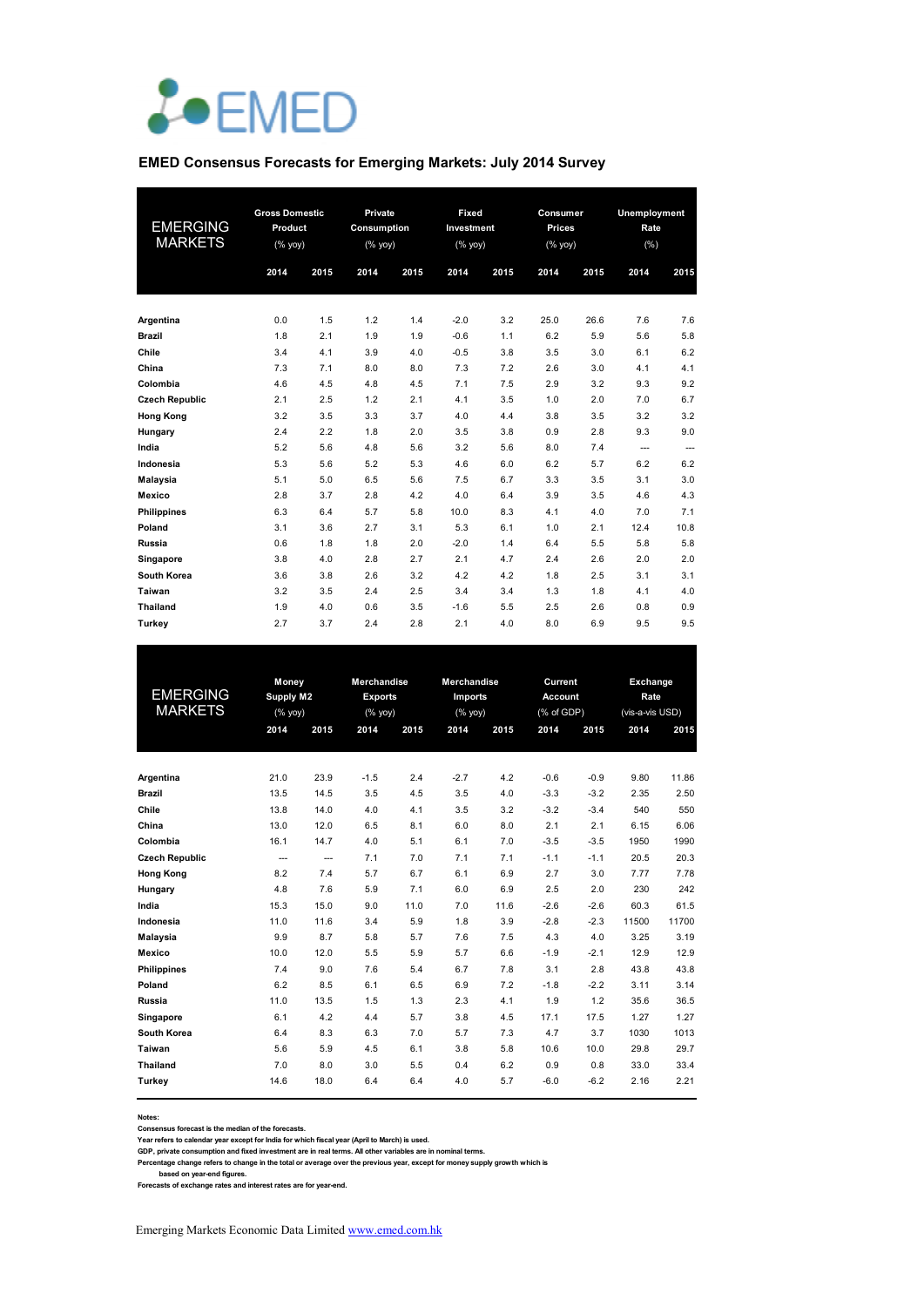

# **EMED Consensus Forecasts for the United States: July 2014 Survey**

| <b>UNITED STATES</b>                       | <b>Gross Domestic</b><br>Product<br>(% yoy) |                          | Consumer<br><b>Prices</b><br>(% yoy) |                          | <b>UNITED STATES</b>                | <b>Gross Domestic</b><br>Product<br>(% yoy) |            | Consumer<br><b>Prices</b><br>(% yoy) |                |
|--------------------------------------------|---------------------------------------------|--------------------------|--------------------------------------|--------------------------|-------------------------------------|---------------------------------------------|------------|--------------------------------------|----------------|
|                                            | 2014                                        | 2015                     | 2014                                 | 2015                     |                                     | 2014                                        | 2015       | 2014                                 | 2015           |
|                                            |                                             |                          |                                      |                          |                                     |                                             |            |                                      |                |
| <b>ABN AMRO</b>                            | 1.8                                         | 3.8                      | 1.9                                  | 2.1                      | <b>JCER</b>                         | 2.5                                         | 2.8        | 2.6                                  | 2.1            |
| <b>Action Economics</b>                    | 1.5                                         | 3.0                      | 2.0                                  | 2.4                      | <b>KBC</b>                          | 2.0                                         | 3.0        | 1.7                                  | 2.0            |
| <b>AIB Global Treasury</b>                 | 2.5                                         | 3.0                      | 1.7                                  | 2.0                      | <b>Kiel Economics</b>               | 2.1                                         | 3.0        | 1.9                                  | 2.6            |
| <b>Allianz</b>                             | 2.4                                         | 2.7                      | 1.8                                  | 2.1                      | Korea Investment & Securities       | 2.8                                         | ---        | 1.4                                  | $\overline{a}$ |
| Asiya Investments                          | 2.5                                         | 3.0                      | 1.6                                  | 1.9                      | <b>Mesirow Financial</b>            | 1.5                                         | 2.9        | 2.0                                  | 1.8            |
| <b>Bank Julius Baer</b>                    | 2.1                                         | 3.0                      | 1.7                                  | 2.0                      | <b>Moody's Analytics</b>            | 1.7                                         | 3.7        | 1.9                                  | 2.2            |
| <b>Bank of Ireland</b>                     | 2.0                                         | ---                      | 1.9                                  | $\overline{\phantom{a}}$ | Morgan Keegan                       | 2.5                                         | ---        | 2.1                                  | $\overline{a}$ |
| <b>Barclays Capital</b>                    | 1.6                                         | 2.7                      | 2.1                                  | 2.2                      | <b>Mortgage Bankers Association</b> | 2.2                                         | 2.6        | 2.0                                  | 2.3            |
| <b>BayernLB</b>                            | 2.0                                         | 3.2                      | 1.8                                  | 1.8                      | <b>NAR</b>                          | 1.9                                         | 2.7        | 2.6                                  | 3.5            |
| <b>BBVA</b>                                | 2.5                                         | 2.5                      | 1.8                                  | 2.2                      | <b>National Bank of Canada</b>      | 1.8                                         | 2.9        | 1.9                                  | 2.3            |
| <b>BHF Bank</b>                            | 2.7                                         | $\overline{a}$           | 1.9                                  | $\overline{\phantom{a}}$ | <b>Natixis</b>                      | 1.7                                         | 2.7        | 1.9                                  | 1.9            |
| <b>BMO Capital Markets</b>                 | 1.5                                         | 3.1                      | 2.0                                  | 2.1                      | <b>NIESR</b>                        | 2.7                                         | 2.9        | 1.4                                  | 2.0            |
| <b>BNP Paribas</b>                         | 1.5                                         | 2.8                      | 1.9                                  | 1.7                      | <b>NLI Research Institute</b>       | 1.8                                         | 3.1        | 1.6                                  | 1.8            |
| <b>BWC Capital Markets</b>                 | 2.5                                         | $\overline{\phantom{a}}$ | 2.0                                  | $\overline{\phantom{a}}$ | Nordea                              | 3.0                                         | ---        | 1.8                                  | $\overline{a}$ |
| <b>Capital Economics</b>                   | 1.7                                         | 3.0                      | 2.0                                  | 2.2                      | <b>Northern Trust</b>               | 1.5                                         | 3.2        | 1.9                                  | 1.9            |
| <b>CIBC World Markets</b>                  | 2.4                                         | 3.1                      | 2.2                                  | 2.6                      | <b>OCBC Bank</b>                    | 2.5                                         | ---        | 1.7                                  | $\sim$         |
| Citigroup                                  | 2.2                                         | 3.2                      | 1.6                                  | 1.9                      | <b>PNC</b>                          | 2.2                                         | 2.7        | 1.9                                  | 2.2            |
| <b>Comerica Bank</b>                       | 1.6                                         | 3.1                      | 2.0                                  | 2.2                      | Prometeia                           | 1.5                                         | 2.7        | 2.0                                  | 1.8            |
| Commerzbank                                | 1.6                                         | 2.9                      | 2.0                                  | 2.0                      | <b>Raymond James</b>                | 2.1                                         | 3.0        | 1.7                                  | 1.9            |
| <b>Credit Agricole</b>                     | 1.6                                         | 3.3                      | 2.0                                  | 2.0                      | <b>ROBECO</b>                       | 2.2                                         | 3.0        | 1.8                                  | 2.1            |
| <b>Credit Suisse</b>                       | 1.5                                         | 3.0                      | 2.1                                  | 2.2                      | Royal Bank of Canada                | 1.7                                         | 3.2        | 1.9                                  | 1.9            |
| Daiwa Institute of Research                | 2.7                                         | $\overline{a}$           | 2.2                                  | $\sim$                   | <b>Schroders</b>                    | 2.6                                         | 2.9        | 1.8                                  | 1.9            |
| <b>Danske Bank</b>                         | 2.2                                         | 3.4                      | 1.5                                  | 1.9                      | <b>Scotia Capital</b>               | 1.8                                         | 3.0        | 2.2                                  | 2.2            |
| <b>DBS Bank</b>                            | 2.1                                         | 2.5                      | 1.7                                  | 1.9                      | <b>Societe Generale</b>             | 2.0                                         | 3.3        | 2.0                                  | 2.6            |
| Deka Bank                                  | 2.2                                         | 3.0                      | 1.8                                  | 1.8                      | <b>Standard &amp; Poor's</b>        | 2.3                                         | 3.1        | 1.9                                  | 2.0            |
| Desjardins                                 | 1.7                                         | 3.1                      | 2.1                                  | 1.9                      | <b>Standard Chartered</b>           | 2.4                                         | 2.7        | 1.4                                  | 1.9            |
| <b>DIW</b>                                 | 2.1                                         | 3.1                      | 1.6                                  | 2.1                      | <b>TD Economics</b>                 | 2.2                                         | 3.1        | 2.2                                  | 3.1            |
| <b>DnB NOR</b>                             | 2.7                                         | 3.0                      | 1.9                                  | 2.0                      | <b>UniCredit Group</b>              | 2.6                                         | ---        | 2.5                                  | ---            |
| <b>DZ Bank</b>                             | 1.9                                         | 2.9                      | 1.9                                  | 2.3                      | <b>UOB</b>                          | 3.0                                         | 3.2        | 2.0                                  | 2.5            |
| <b>Erste Group Bank AG</b>                 | 2.0                                         | 2.6                      | 1.9                                  | 2.2                      | <b>Wells Fargo</b>                  | 1.4                                         | 2.9        | 2.0                                  | 2.3            |
| <b>Experian Economics</b>                  | 2.8                                         | 3.2                      | 1.7                                  | 2.0                      |                                     |                                             |            |                                      |                |
| <b>Fannie Mae</b>                          | 1.5                                         | 2.7                      | 2.0<br>1.9                           | 1.6                      |                                     |                                             |            |                                      |                |
| <b>First Trust Advisors</b>                | 1.4                                         | 2.6                      | 2.0                                  | 2.5                      | <b>CONSENSUS</b>                    |                                             |            |                                      |                |
| <b>Freddie Mac</b>                         | 2.1                                         | 3.3                      |                                      | 2.0                      | Median                              | 2.1                                         | 3.0        | 1.9                                  | 2.1<br>2.1     |
| Handelsbanken                              | 2.7                                         | 2.9                      | 1.8<br>2.0                           | 2.1                      | Mean                                | 2.1<br>3.5                                  | 3.0        | 1.9                                  | 3.5            |
| ING                                        | 3.5<br>1.7                                  | 2.9                      | 2.2                                  | 2.5                      | High                                | 1.4                                         | 3.8        | 2.6                                  |                |
| Intesa Sanpaolo<br><b>ITOCHU Institute</b> | 1.9                                         | 3.1<br>2.6               | 1.7                                  | 2.1<br>1.8               | Low<br><b>Standard Deviation</b>    | 0.5                                         | 2.5<br>0.3 | 1.4<br>0.2                           | 1.6<br>0.3     |
| Continues in the next column               |                                             |                          |                                      |                          |                                     |                                             |            |                                      |                |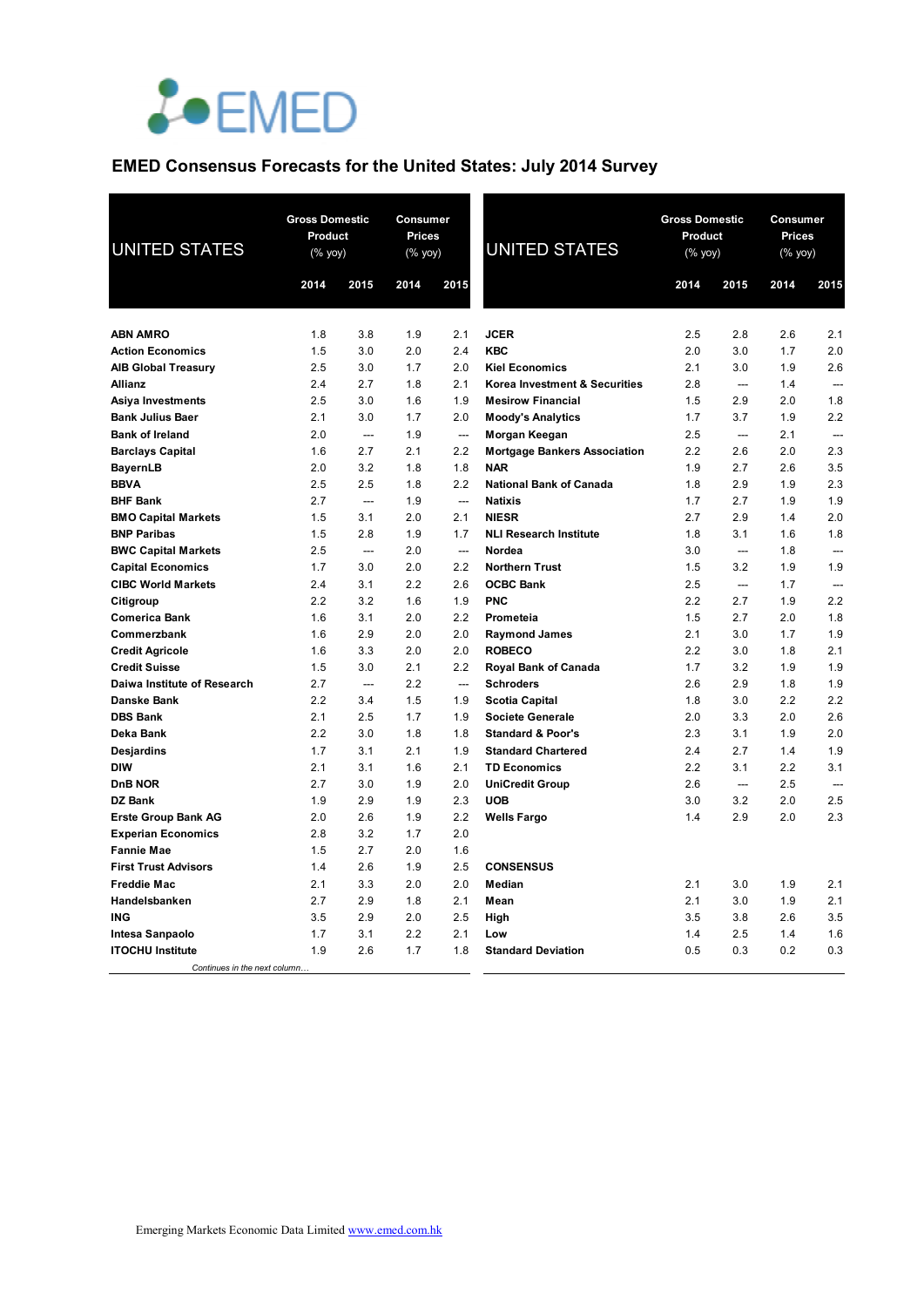

## **EMED Consensus Forecasts for the Euro Area: July 2014 Survey**

| <b>EURO AREA</b>                     |            | <b>Gross Domestic</b><br>Product<br>$(% \mathsf{Y}^{\prime }\mathsf{Y}^{\prime }\mathsf{Y}^{\prime })$ |            | Consumer<br><b>Prices</b><br>(% | <b>EURO AREA</b>              | <b>Gross Domestic</b><br>Product<br>(% yoy) |                | Consumer<br><b>Prices</b><br>(% yoy) |                |
|--------------------------------------|------------|--------------------------------------------------------------------------------------------------------|------------|---------------------------------|-------------------------------|---------------------------------------------|----------------|--------------------------------------|----------------|
|                                      | 2014       | 2015                                                                                                   | 2014       | 2015                            |                               | 2014                                        | 2015           | 2014                                 | 2015           |
|                                      |            |                                                                                                        |            |                                 |                               |                                             |                |                                      |                |
| <b>ABN AMRO</b>                      | 1.3        | 1.8                                                                                                    | 0.6        | 0.9                             | Intesa Sanpaolo               | 1.1                                         | 1.4            | 0.6                                  | 1.1            |
| <b>Action Economics</b>              | 1.2        | 1.6                                                                                                    | 0.9        | 1.3                             | <b>KBC</b>                    | 1.2                                         | 1.7            | 0.6                                  | 1.3            |
| <b>AIB Global Treasury</b>           | 1.1        | 1.5                                                                                                    | 0.9        | 1.3                             | <b>Kiel Economics</b>         | 1.0                                         | 1.7            | 0.8                                  | 1.5            |
| <b>Allianz</b>                       | 1.2        | 1.5                                                                                                    | 0.8        | 1.5                             | Korea Investment & Securities | 1.2                                         | ---            | 0.9                                  | $---$          |
| Asiya Investments                    | 0.4        | 1.0                                                                                                    | 0.8        | 1.2                             | <b>Mizuho Securities</b>      | 1.0                                         | 1.3            | 0.7                                  | 0.9            |
| <b>Bank Julius Baer</b>              | 1.1        | 1.4                                                                                                    | 0.6        | 1.1                             | Monte Dei Paschi Di Siena     | 1.0                                         | 1.6            | 0.7                                  | 1.2            |
| <b>Bank of Ireland</b>               | 1.2        | $\overline{\phantom{a}}$                                                                               | 0.9        | $\overline{\phantom{a}}$        | <b>Natixis</b>                | 1.0                                         | 1.2            | 0.7                                  | 1.0            |
| <b>Barclays Capital</b>              | 1.0        | 1.6                                                                                                    | 0.5        | 0.8                             | <b>NIESR</b>                  | 0.9                                         | 1.7            | 0.2                                  | 1.1            |
| <b>BayernLB</b>                      | 1.1        | 1.1                                                                                                    | 0.6        | 1.1                             | <b>NLI Research Institute</b> | 1.1                                         | 1.5            | 0.7                                  | 1.1            |
| <b>BBVA</b>                          | 1.1        | 1.9                                                                                                    | 0.9        | 1.3                             | Nordea                        | 1.0                                         | $\overline{a}$ | 1.0                                  | $\overline{a}$ |
| <b>BHF Bank</b>                      | 1.0        | $\overline{\phantom{a}}$                                                                               | 1.8        | $\overline{\phantom{a}}$        | <b>OCBC Bank</b>              | 1.5                                         | $\overline{a}$ | 0.7                                  | $\overline{a}$ |
| <b>BMO Capital Markets</b>           | 1.0        | 1.2                                                                                                    | 0.7        | 1.0                             | Prometeia                     | 0.9                                         | 1.3            | 0.7                                  | 1.2            |
| <b>BNP Paribas</b>                   | 1.0        | 1.6                                                                                                    | 0.6        | 1.1                             | <b>ROBECO</b>                 | 1.1                                         | 1.5            | 0.7                                  | 1.2            |
| <b>BWC Capital Markets</b>           | 0.8        | $\overline{\phantom{a}}$                                                                               | 1.7        | $\overline{\phantom{a}}$        | Royal Bank of Canada          | 1.0                                         | 1.2            | 0.6                                  | 0.9            |
| <b>Capital Economics</b>             | 1.0        | 1.5                                                                                                    | 0.5        | 0.5                             | <b>Schroders</b>              | 1.0                                         | 1.4            | 0.9                                  | 1.2            |
| <b>CIBC World Markets</b>            | 1.2        | $\hspace{0.05cm} \ldots$                                                                               | 2.2        | ---                             | <b>Scotia Capital</b>         | 1.0                                         | 1.4            | 1.0                                  | 1.1            |
| Citigroup                            | 1.2        | 1.8                                                                                                    | 0.6        | 0.9                             | <b>Societe Generale</b>       | 1.0                                         | 1.3            | 0.8                                  | 1.2            |
| Commerzbank                          | 1.0        | 1.2                                                                                                    | 0.7        | 1.1                             | <b>Standard &amp; Poor's</b>  | 1.0                                         | 1.4            | 0.9                                  | 1.1            |
| <b>Credit Agricole</b>               | 1.0        | 1.6                                                                                                    | 0.9        | 1.3                             | <b>Standard Chartered</b>     | 1.3                                         | 2.1            | 0.9                                  | 1.2            |
| <b>Credit Suisse</b>                 | 1.3        | 2.2                                                                                                    | 0.5        | 1.0                             | <b>TD Economics</b>           | 1.1                                         | 1.9            | 0.6                                  | 1.1            |
| Danske Bank                          | 1.2        | 1.9                                                                                                    | 0.7        | 1.1                             | <b>UniCredit Group</b>        | 1.2                                         | $\overline{a}$ | 1.8                                  | $\overline{a}$ |
| <b>DBS Bank</b>                      | 0.9        | 1.1                                                                                                    | 0.7        | 1.1                             | <b>UOB</b>                    | 1.0                                         | 1.4            | 0.7                                  | 1.3            |
| Deka Bank                            | 1.1        | 1.5                                                                                                    | 0.7        | 1.2                             | <b>Wells Fargo</b>            | 1.2                                         | 1.9            | 0.6                                  | 1.3            |
| <b>DIW</b>                           | 0.9        | 1.4                                                                                                    | 0.7        | 1.1                             |                               |                                             |                |                                      |                |
| DnB NOR                              | 1.2        | 1.5                                                                                                    | 1.2        | 1.5                             |                               |                                             |                |                                      |                |
| DZ Bank                              | 1.0        | 1.4                                                                                                    | 0.7        | 1.5                             |                               |                                             |                |                                      |                |
| <b>Erste Group Bank AG</b>           | 1.1        | 1.5                                                                                                    | 0.7        | 1.1                             | <b>CONSENSUS</b>              |                                             |                |                                      |                |
| <b>ETLA</b>                          | 1.2        | 1.5                                                                                                    | 0.7        | 1.2                             | Median                        | 1.1                                         | 1.5            | 0.7                                  | 1.2            |
| <b>EUROFER</b><br><b>Freddie Mac</b> | 1.3<br>1.5 | 1.8<br>$\overline{\phantom{a}}$                                                                        | 1.3<br>1.9 | 1.6<br>$\overline{\phantom{a}}$ | Mean                          | 1.1<br>1.5                                  | 1.5<br>2.2     | 0.9<br>2.2                           | 1.2<br>1.7     |
| Handelsbanken                        | 1.0        | 1.1                                                                                                    | 1.6        | 1.7                             | High<br>Low                   | 0.4                                         | 1.0            | 0.2                                  | 0.5            |
| <b>ING</b>                           | 1.1        | 1.5                                                                                                    | 1.0        | 1.5                             | <b>Standard Deviation</b>     | 0.2                                         | 0.3            | 0.4                                  | 0.2            |
| Continues in the next column.        |            |                                                                                                        |            |                                 |                               |                                             |                |                                      |                |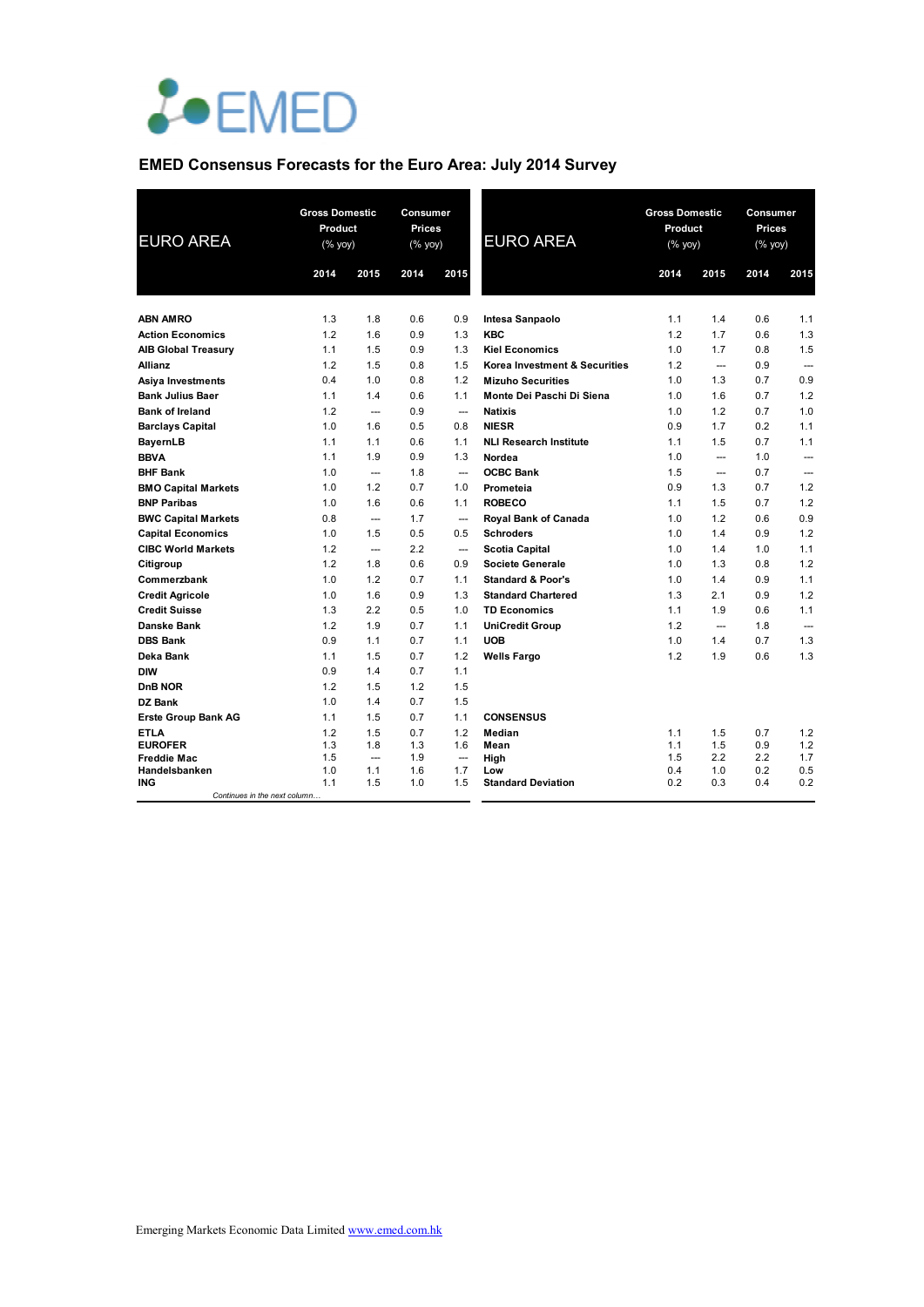

## **EMED Consensus Forecasts for Japan: July 2014 Survey**

| <b>JAPAN</b>                                    | <b>Gross Domestic</b><br>Product<br>(% yoy) |                          | Consumer<br><b>Prices</b><br>$(% \mathsf{Y}^{\prime }\mathsf{Y}^{\prime }\mathsf{Y}^{\prime })$ |                          | <b>JAPAN</b>                  | <b>Gross Domestic</b><br><b>Product</b><br>$(% \mathsf{Y}^{\prime }\mathsf{Y}^{\prime }\mathsf{Y}^{\prime })$ |                          | <b>Consumer</b><br><b>Prices</b><br>(% yoy) |                          |
|-------------------------------------------------|---------------------------------------------|--------------------------|-------------------------------------------------------------------------------------------------|--------------------------|-------------------------------|---------------------------------------------------------------------------------------------------------------|--------------------------|---------------------------------------------|--------------------------|
|                                                 | 2014                                        | 2015                     | 2014                                                                                            | 2015                     |                               | 2014                                                                                                          | 2015                     | 2014                                        | 2015                     |
|                                                 |                                             |                          |                                                                                                 |                          |                               |                                                                                                               |                          |                                             |                          |
| <b>ABN AMRO</b>                                 | 1.5                                         | 1.4                      | 2.5                                                                                             | 1.7                      | <b>ITOCHU Institute</b>       | 1.2                                                                                                           | 1.2                      | 2.9                                         | 2.0                      |
| <b>Action Economics</b>                         | 1.7                                         | 1.3                      | 2.6                                                                                             | 1.7                      | <b>JCER</b>                   | 0.7                                                                                                           | 1.1                      | 2.9                                         | 1.1                      |
| <b>AIB Global Treasury</b>                      | 1.5                                         | 1.5                      | 2.2                                                                                             | 1.7                      | <b>KBC</b>                    | 1.4                                                                                                           | 1.3                      | 2.3                                         | 1.8                      |
| Allianz                                         | 1.2                                         | 1.2                      | 2.8                                                                                             | 1.9                      | <b>Kiel Economics</b>         | 1.4                                                                                                           | 1.0                      | 2.7                                         | 1.8                      |
| Asiya Investments                               | 1.3                                         | 1.0                      | 2.7                                                                                             | 1.6                      | Korea Investment & Securities | 1.4                                                                                                           | $\overline{\phantom{a}}$ | 2.8                                         | $\overline{\phantom{a}}$ |
| <b>Bank Julius Baer</b>                         | 1.1                                         | 1.3                      | 2.0                                                                                             | 1.0                      | <b>Mizuho Securities</b>      | 1.1                                                                                                           | 1.5                      | 3.1                                         | 1.6                      |
| Bank of Tokyo-Mitsubishi UFJ                    | 1.2                                         | 1.5                      | 2.9                                                                                             | 1.9                      | <b>Moody's Analytics</b>      | 1.0                                                                                                           | 1.1                      | 2.3                                         | 1.4                      |
| <b>Barclays Capital</b>                         | 1.2                                         | 1.3                      | 2.8                                                                                             | 2.4                      | <b>Natixis</b>                | 1.5                                                                                                           | 1.0                      | 2.5                                         | 1.7                      |
| <b>BayernLB</b>                                 | 1.5                                         | 1.2                      | 2.1                                                                                             | 1.5                      | <b>NIESR</b>                  | 1.3                                                                                                           | 1.3                      | 2.2                                         | 1.5                      |
| <b>BBVA</b>                                     | 1.1                                         | 1.3                      | 2.2                                                                                             | 1.5                      | <b>NLI Research Institute</b> | 1.3                                                                                                           | 0.9                      | 2.7                                         | 1.6                      |
| <b>BHF Bank</b>                                 | 2.1                                         | ---                      | 0.8                                                                                             | ---                      | Nordea                        | 1.4                                                                                                           | ---                      | 2.3                                         | ---                      |
| <b>BMO Capital Markets</b>                      | 1.7                                         | 1.3                      | 2.8                                                                                             | 1.8                      | <b>OCBC Bank</b>              | 1.4                                                                                                           | $\overline{\phantom{a}}$ | 2.7                                         | $\overline{\phantom{a}}$ |
| <b>BNP Paribas</b>                              | 1.2                                         | 0.8                      | 2.7                                                                                             | 2.0                      | Prometeia                     | 1.7                                                                                                           | 1.8                      | 2.8                                         | 2.2                      |
| <b>BWC Capital Markets</b>                      | 1.6                                         | ---                      | 1.7                                                                                             | $\overline{\phantom{a}}$ | <b>ROBECO</b>                 | 1.5                                                                                                           | 1.2                      | 2.7                                         | 2.1                      |
| <b>Capital Economics</b>                        | 1.8                                         | 1.1                      | 2.7                                                                                             | 1.6                      | Royal Bank of Scotland        | 1.1                                                                                                           | ---                      | 3.1                                         | $\overline{\phantom{a}}$ |
| <b>CIBC World Markets</b>                       | 2.0                                         | $\overline{\phantom{a}}$ | 1.2                                                                                             | $\overline{\phantom{a}}$ | <b>Schroders</b>              | 1.2                                                                                                           | 1.0                      | 2.0                                         | 1.6                      |
| Citigroup                                       | 1.5                                         | 0.9                      | 2.8                                                                                             | 1.7                      | <b>Scotia Capital</b>         | 1.6                                                                                                           | 1.2                      | 2.3                                         | 1.9                      |
| Commerzbank                                     | 1.8                                         | 1.5                      | 2.4                                                                                             | 1.3                      | <b>Societe Generale</b>       | 1.3                                                                                                           | 1.7                      | 2.6                                         | 2.0                      |
| <b>Credit Agricole</b>                          | 1.5                                         | 0.7                      | 2.5                                                                                             | 1.8                      | <b>Standard &amp; Poor's</b>  | 1.3                                                                                                           | 1.2                      | 2.4                                         | 1.8                      |
| <b>Credit Suisse</b>                            | 1.3                                         | 0.7                      | 2.5                                                                                             | 0.8                      | <b>Standard Chartered</b>     | 1.4                                                                                                           | 1.3                      | 2.8                                         | 1.6                      |
| Daiwa Institute of Research                     | 1.1                                         | 1.5                      | 3.1                                                                                             | 1.9                      | <b>TD Economics</b>           | 1.3                                                                                                           | 1.2                      | 2.7                                         | 1.7                      |
| <b>Danske Bank</b>                              | 1.7                                         | 1.1                      | 2.7                                                                                             | 2.1                      | <b>UOB</b>                    | 2.1                                                                                                           | 2.0                      | 2.8                                         | 1.5                      |
| <b>DBS Bank</b>                                 | 1.4                                         | 1.0                      | 2.4                                                                                             | 1.0                      | <b>Wells Fargo</b>            | 1.7                                                                                                           | 1.5                      | 2.8                                         | 1.8                      |
| Deka Bank                                       | 1.1                                         | 0.8                      | 2.7                                                                                             | 2.0                      |                               |                                                                                                               |                          |                                             |                          |
| <b>DIW</b>                                      | 1.6                                         | 1.6                      | 1.0                                                                                             | 0.4                      |                               |                                                                                                               |                          |                                             |                          |
| DnB NOR                                         | 1.3                                         | 0.7                      | 2.4                                                                                             | 1.6                      |                               |                                                                                                               |                          |                                             |                          |
| DZ Bank                                         | 1.6                                         | 1.5                      | 2.7                                                                                             | 1.9                      | <b>CONSENSUS</b>              |                                                                                                               |                          |                                             |                          |
| <b>Erste Group Bank AG</b>                      | 1.4                                         | 1.0                      | 2.8                                                                                             | 1.7                      | Median                        | 1.4                                                                                                           | 1.2                      | 2.6                                         | 1.7                      |
| <b>Experian Economics</b>                       | 1.4                                         | 1.3                      | 2.4                                                                                             | 1.6                      | Mean                          | 1.4                                                                                                           | 1.2                      | 2.4                                         | 1.7                      |
| <b>Freddie Mac</b>                              | 0.7                                         | ---                      | 0.2                                                                                             | $-\!-\!$                 | High                          | 2.1                                                                                                           | 2.0                      | 3.1                                         | 2.4                      |
| ING                                             | 1.7                                         | 1.7                      | 2.3                                                                                             | 1.4                      | Low                           | 0.7                                                                                                           | 0.7                      | 0.2                                         | 0.4                      |
| Intesa Sanpaolo<br>Continues in the next column | 1.3                                         | 1.3                      | 2.6                                                                                             | 1.5                      | <b>Standard Deviation</b>     | 0.3                                                                                                           | 0.3                      | 0.6                                         | 0.4                      |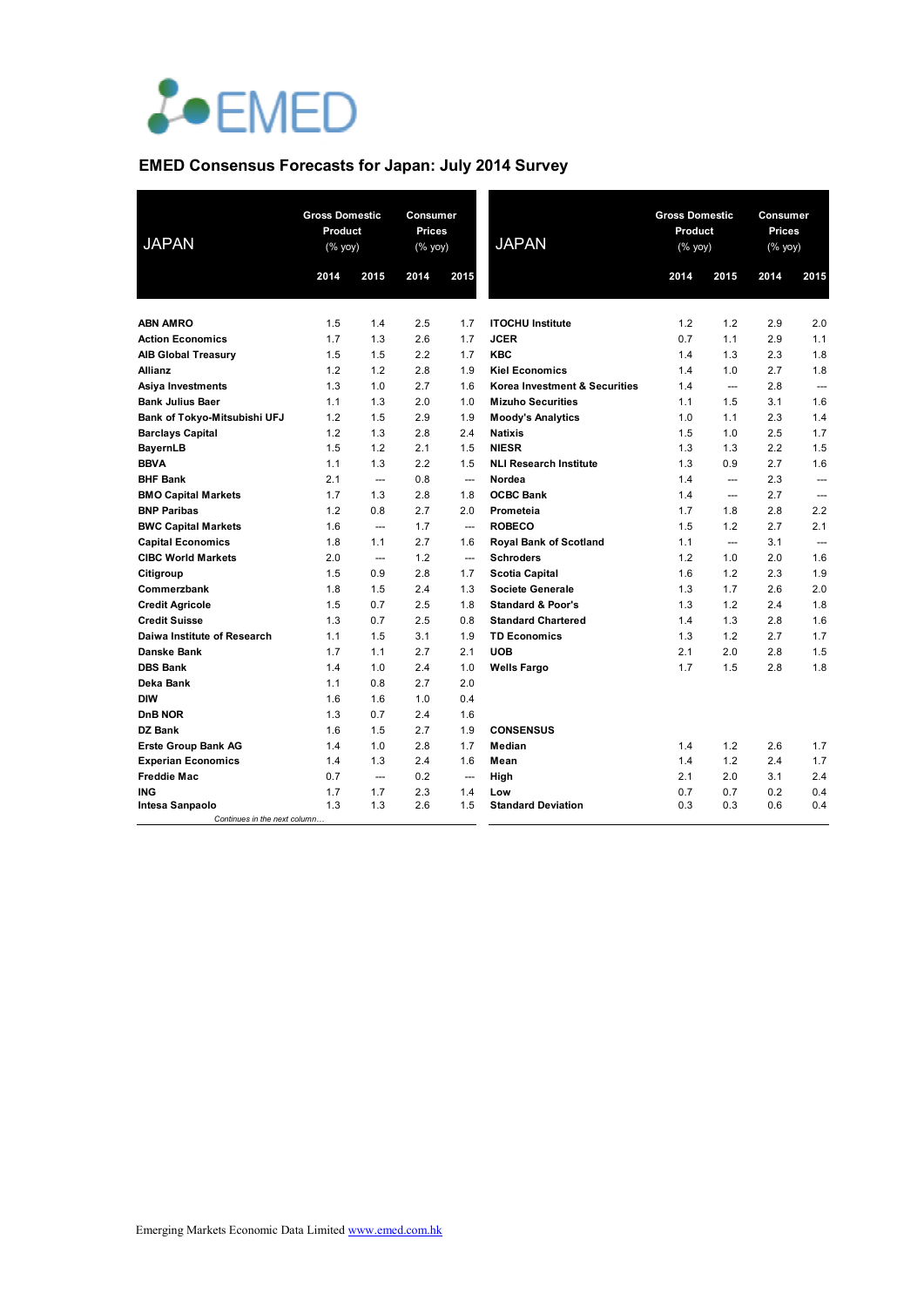

## **EMED Consensus Forecasts for China: July 2014 Survey**

| <b>CHINA</b>                 |      | <b>Gross Domestic</b><br>Product<br>(% yoy) |      | Consumer<br><b>Prices</b><br>(% yoy) | <b>CHINA</b>                  | <b>Gross Domestic</b><br>Product<br>$(% \mathsf{Y}\rightarrow \mathsf{Y})$ |                          | Consumer<br>Prices<br>$(%$ (% yoy) |                |
|------------------------------|------|---------------------------------------------|------|--------------------------------------|-------------------------------|----------------------------------------------------------------------------|--------------------------|------------------------------------|----------------|
|                              | 2014 | 2015                                        | 2014 | 2015                                 |                               | 2014                                                                       | 2015                     | 2014                               | 2015           |
| <b>ABN AMRO</b>              | 7.5  | 7.0                                         | 2.5  | 2.8                                  | Intesa Sanpaolo               | 7.3                                                                        | 7.1                      | 2.3                                | 2.6            |
| <b>Action Economics</b>      | 7.3  | 7.4                                         | 3.0  | 3.1                                  | <b>JP Morgan</b>              | 7.2                                                                        | ---                      | 2.2                                |                |
| <b>Allianz</b>               | 7.4  | 7.2                                         | 2.5  | 2.7                                  | <b>KBC</b>                    | 7.5                                                                        | 7.0                      | 2.9                                | 3.0            |
| Asiya Investments            | 7.1  | 6.8                                         | 2.6  | 2.8                                  | <b>Kiel Economics</b>         | 7.2                                                                        | 7.0                      | 2.5                                | 3.0            |
| <b>Bank Julius Baer</b>      | 7.0  | 6.5                                         | 2.5  | 2.5                                  | Korea Investment & Securities | 7.5                                                                        | ---                      | 3.0                                | $---$          |
| <b>Bank of East Asia</b>     | 7.4  | 7.4                                         | 2.5  | 3.0                                  | <b>Moody's Analytics</b>      | 7.4                                                                        | 7.5                      | 2.6                                | 3.4            |
| <b>Barclays Capital</b>      | 7.4  | 6.9                                         | 2.6  | 3.0                                  | <b>Natixis</b>                | 7.5                                                                        | 7.3                      | 2.6                                | 3.1            |
| <b>BBVA</b>                  | 7.2  | 7.0                                         | 2.6  | 3.3                                  | <b>NIESR</b>                  | 7.2                                                                        | 7.0                      | 2.4                                | 2.6            |
| <b>BMO Capital Markets</b>   | 7.2  | 7.3                                         | 2.4  | 3.0                                  | <b>NLI Research Institute</b> | 7.4                                                                        | 7.2                      | 2.2                                | 3.1            |
| <b>BNP Paribas</b>           | 7.3  | 6.8                                         | 2.1  | 2.6                                  | Nordea                        | 7.4                                                                        | ---                      | 3.5                                | ---            |
| <b>BWC Capital Markets</b>   | 7.2  | $\overline{\phantom{a}}$                    | 3.3  | $\overline{\phantom{a}}$             | <b>OCBC Bank</b>              | 7.5                                                                        | ---                      | 3.1                                | ---            |
| <b>Capital Economics</b>     | 7.3  | 7.0                                         | 2.6  | 3.0                                  | <b>Renaissance Capital</b>    | 7.0                                                                        | ---                      | 2.5                                | $\overline{a}$ |
| <b>CICC</b>                  | 7.3  | 7.0                                         | 2.5  | 2.6                                  | <b>ROBECO</b>                 | 7.4                                                                        | 7.2                      | 2.5                                | 3.0            |
| Citigroup                    | 7.3  | 7.0                                         | 2.6  | 3.2                                  | <b>Royal Bank of Scotland</b> | 7.6                                                                        | 8.1                      | 2.3                                | 3.2            |
| Commerzbank                  | 7.3  | 6.8                                         | 2.6  | 3.0                                  | <b>Schroders</b>              | 7.1                                                                        | 7.3                      | 2.7                                | 3.1            |
| <b>Credit Agricole</b>       | 7.4  | 7.0                                         | 2.3  | 3.5                                  | <b>Scotia Capital</b>         | 7.3                                                                        | 7.0                      | 2.6                                | 3.1            |
| <b>Credit Suisse</b>         | 7.3  | 7.8                                         | 2.7  | 3.5                                  | <b>Societe Generale</b>       | 7.1                                                                        | 6.8                      | 2.6                                | 2.9            |
| Daiwa Institute of Research  | 7.1  | 6.9                                         | 2.5  | 2.3                                  | <b>Standard &amp; Poor's</b>  | 7.4                                                                        | 7.2                      | 3.0                                | 3.0            |
| <b>Danske Bank</b>           | 7.4  | 7.3                                         | 2.6  | 3.1                                  | <b>Standard Chartered</b>     | 7.4                                                                        | 7.0                      | 3.3                                | 3.0            |
| <b>DBS Bank</b>              | 7.5  | 7.5                                         | 2.7  | 3.2                                  | <b>UniCredit Group</b>        | 8.0                                                                        | $\overline{\phantom{a}}$ | 3.5                                |                |
| Deka Bank                    | 7.4  | 7.4                                         | 2.0  | 2.6                                  | <b>UOB</b>                    | 7.3                                                                        | 7.3                      | 3.1                                | 3.0            |
| <b>DIW</b>                   | 7.2  | 7.1                                         | 3.1  | 2.8                                  | <b>Wells Fargo</b>            | 7.4                                                                        | 7.0                      | 2.2                                | 2.6            |
| DnB NOR                      | 7.3  | 7.2                                         | 3.0  | 3.5                                  |                               |                                                                            |                          |                                    |                |
| DZ Bank                      | 7.3  | 7.2                                         | 2.5  | 3.5                                  |                               |                                                                            |                          |                                    |                |
| <b>Erste Group Bank AG</b>   | 7.5  | 7.3                                         | 3.0  | 3.0                                  | <b>CONSENSUS</b>              |                                                                            |                          |                                    |                |
| <b>Experian Economics</b>    | 7.5  | 7.5                                         | 3.1  | 3.3                                  | Median                        | 7.3                                                                        | 7.2                      | 2.6                                | 3.0            |
| <b>Freddie Mac</b>           | 7.8  | $-$                                         | 4.2  | $\overline{\phantom{a}}$             | Mean                          | 7.3                                                                        | 7.2                      | 2.7                                | 3.0            |
| Handelsbanken                | 7.3  | 7.0                                         | 3.2  | $-\frac{1}{2}$                       | High                          | 8.0                                                                        | 8.1                      | 4.2                                | 3.5            |
| <b>ICBC</b> International    | 7.3  | 7.3                                         | 2.6  | 3.2                                  | Low                           | 7.0                                                                        | 6.5                      | 2.0                                | 2.3            |
| <b>ING</b>                   | 7.5  | 7.5                                         | 2.3  | 2.3                                  | <b>Standard Deviation</b>     | 0.2                                                                        | 0.3                      | 0.4                                | 0.3            |
| Continues in the next column |      |                                             |      |                                      |                               |                                                                            |                          |                                    |                |